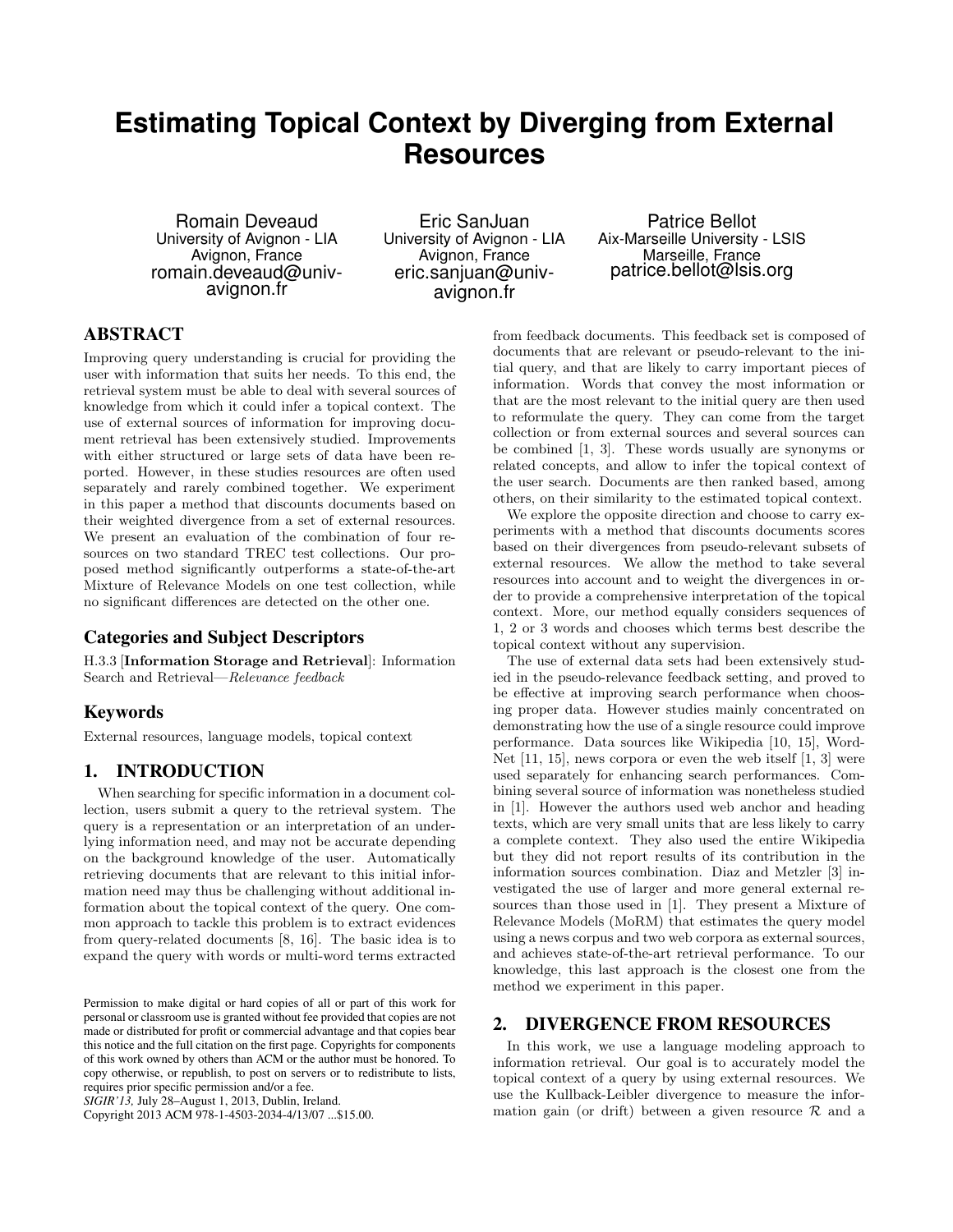document D. Formally, the KL divergence between two language models  $\theta_{\mathcal{R}}$  and  $\theta_{D}$  is written as:

$$
KL(\theta_{\mathcal{R}}||\theta_{D}) = \sum_{t \in V} P(t|\theta_{\mathcal{R}}) \log \frac{P(t|\theta_{\mathcal{R}})}{P(t|\theta_{D})}
$$
  
= 
$$
\sum_{t \in V} P(t|\theta_{\mathcal{R}}) \log P(t|\theta_{\mathcal{R}}) - \sum_{t \in V} P(t|\theta_{\mathcal{R}}) \log P(t|\theta_{D})
$$
  

$$
\propto -\sum_{t \in V} P(t|\theta_{\mathcal{R}}) \log P(t|\theta_{D})
$$
 (1)

where  $t$  is a term belonging to vocabulary  $V$ . The first part is the resource entropy and does not affect ranking of documents, which allows us to simplify the KL divergence and to obtain equation (1). In order to capture the topical context from the resource, we estimate the  $\theta_{\mathcal{R}}$  model through pseudo-relevance feedback. Given a ranked list  $\mathcal{R}_Q$  obtained by retrieving the top N documents of  $\mathcal R$  using query likelihood, the feedback query model is estimated by:

$$
P(t|\hat{\theta}_{\mathcal{R}}) \propto \sum_{D_F \in \mathcal{R}_Q} P(Q|\theta_{D_F}) \left( -\sum_{w \in t} P(w|\theta_{D_F}) \log P(w|\theta_{D_F}) \right)
$$

The right-hand expression of this estimation is actually equivalent to computing the entropy of the term  $t$  in the pseudorelevant subset  $\mathcal{R}_Q$ . One advantage of doing so it that t may not be necessarily a single term, like in traditional relevance models approaches [3, 9], or a fixed-length term [12]. When forming the  $V$  set, we slide a window over the entire textual content of  $\mathcal{R}_Q$  and consider all sequences of 1, 2 or 3 words.

Following equation (1), we compute the information divergence between a resource  $R$  and a document  $D$  as:

$$
D(\hat{\theta}_R || \theta_D) = -\sum_{t \in V} P(t | \hat{\theta}_{\mathcal{R}}) \log P(t | \theta_D)
$$

The final score of a document  $D$  with respect to a given user query Q is determined by the linear combination of query word matches (standard retrieval) and the weighted divergence from general resources. It is formally written as:

$$
s(Q, D) = \lambda \log P(Q|\theta_D) - (1 - \lambda) \sum_{\mathcal{R} \in \mathcal{S}} \varphi_{\mathcal{R}} \cdot D(\hat{\theta}_{\mathcal{R}} || \theta_D) \tag{2}
$$

where S is a set of resources,  $P(Q|\theta_D)$  is standard query likelihood with Dirichlet smoothing and  $\varphi_{\mathcal{R}}$  represents the weight given to resource  $R$ . We use here the information divergence to reduce the score of a document: the greater the divergence, the lower the score of the document will be. Hence the combination of several resources intuitively acts as a generalization of the topical context, and increasing the number of resources will eventually improve the topical representation of the user information need. While we chose to use traditional query likelihood for practical and reproducibility reasons, it could entirely be substituted with other state-of-the-art retrieval models (e.g. MRF-IR [12], BM25 [13]...).

# 3. EXPERIMENTS

#### 3.1 Experimental setup

We performed our evaluation using two main  $TREC^1$  collections which represent two different search contexts. The first one is the WT10g web collection and consists of 1,692,096 web pages, as well as the associated TREC topics (451-550) and judgments. The second data set is the Robust04 collection, which is composed of news articles coming from various newspapers. It was used in the TREC 2004 Robust track and is composed of standard corpora: FT (Financial Times), FR (Federal Register 94), LA (Los Angeles Times) and FBIS (i.e. TREC disks 4 and 5, minus the Congressional Record). The test set contains 250 topics (301-450, 601-700) and relevance judgements of the Robust 2004 track. Along with the test collections, we used a set of external resources from which divergences are computed. This set is composed of four general resources: Wikipedia as an encyclopedic source, the New York Times and GigaWord corpora as sources of news data and the category B of the  $C$ lueWeb $09<sup>2</sup>$  collection as a web source. The English GigaWord LDC corpus consists of 4,111,240 news-wire articles collected from four distinct international sources including the New York Times [4]. The New York Times LDC corpus contains 1,855,658 news articles published between 1987 and 2007 [14]. The Wikipedia collection is a recent dump from May 2012 of the online encyclopedia that contains 3,691,092 documents<sup>3</sup>. We removed the spammed documents from the category B of the ClueWeb09 according to a standard list of spams for this collection<sup>4</sup>. We followed authors recommendations [2] and set the "spamminess" threshold parameter to 70. The resulting corpus contains 29,038,220 web pages.

Indexing and retrieval were performed using Indri<sup>5</sup>. The two test collections and the four external resources were indexed with the exact same parameters. We use the standard INQUERY english stoplist along with the Krovetz stemmer. We employ a Dirichlet smoothing and set the  $\mu$  parameter to 1, 500. Documents are ranked using equation (2). We compare the performance of the approach presented in Section 2 (DfRes) with that of three baselines: Query Likelihood (QL), Relevance Models (RM3) [9] and Mixture of Relevance Models (MoRM) [3]. In the results reported in Table 1, the MoRM and DfRes approaches both perform feedback using all external resources as well as the target collection, while RM3 only performs feedback using the target collection. QL uses no additional information.

RM3, MoRM and DfRes depend on three free-parameters:  $\lambda$  which controls the weight given to the original query, k which is the number of terms and  $N$  which is the number of feedback documents from which terms are extracted. We performed leave-one-query-out cross-validation to find the best parameter setting for  $\lambda$  and averaged the performance for all queries. Previous research by He and Ounis [5] showed that doing PRF with the top 10 pseudo-relevant feedback documents was as effective as doing PRF with only relevant documents present in the top 10, and that there are no statistical differences. Following these findings, we set  $N = 10$ and also  $k = 20$ , which was found to be a good PRF setting. DfRes depends on an additional parameter  $\varphi_R$  which controls the weight given to each resource. We also perform leave-one-query-out cross-validation to learn the best setting for each resource. Although the results in Table 1 correspond to this parameter setting, we explore in the following section the influence of the N and k parameters. In

<sup>1</sup> http://trec.nist.gov

 $^2$ http://boston.lti.cs.cmu.edu/clueweb09/

 ${}^{3}$ http://dumps.wikimedia.org/enwiki/20110722/

<sup>4</sup> http://plg.uwaterloo.ca/~gvcormac/clueweb09spam/

<sup>5</sup> http://www.lemurproject.org/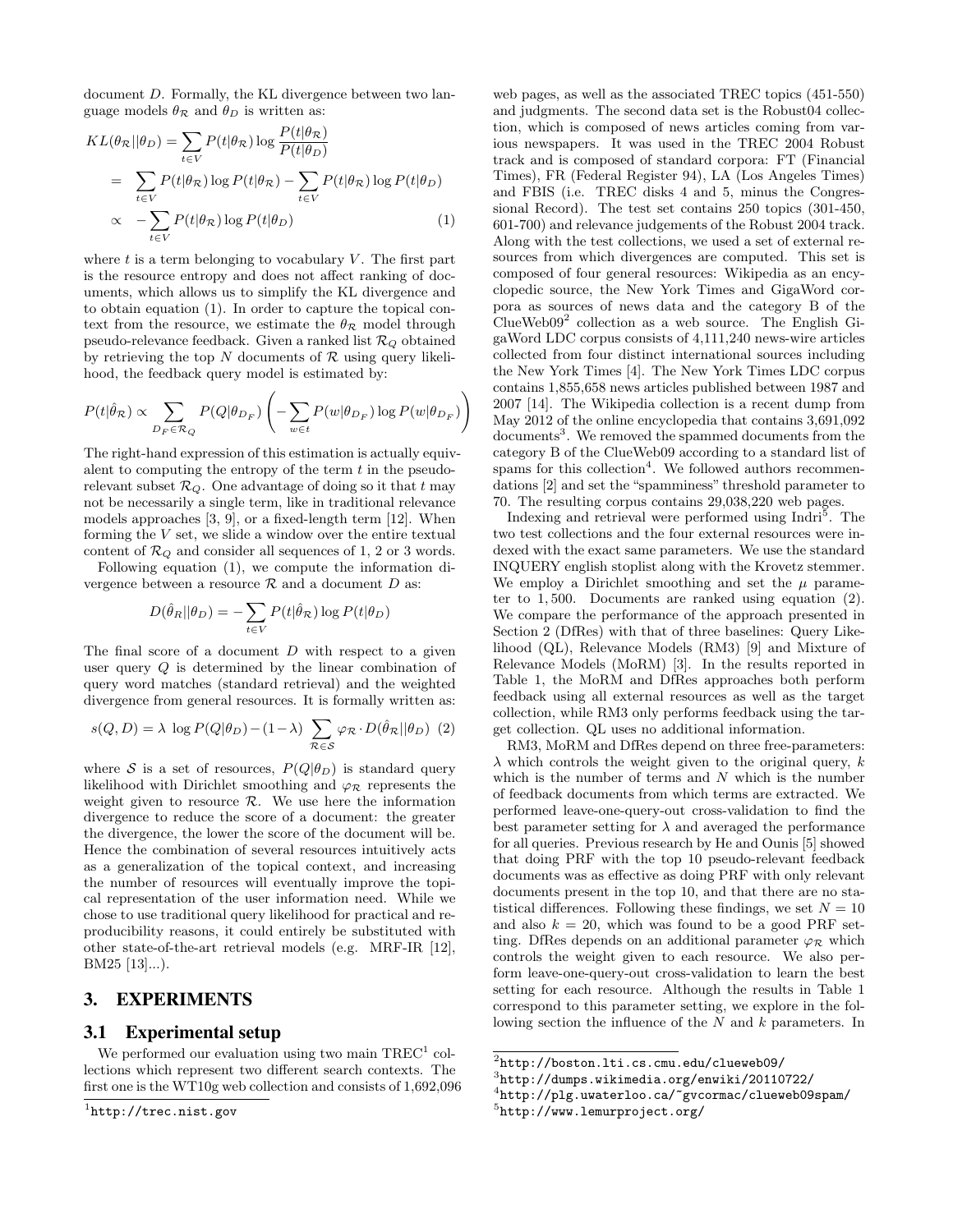|                 | IJL              |                  | RM3                         |                  | MoRM                                               |                                                    | DfRes                                                     |                                                           |
|-----------------|------------------|------------------|-----------------------------|------------------|----------------------------------------------------|----------------------------------------------------|-----------------------------------------------------------|-----------------------------------------------------------|
|                 | MAP              | P@20             | MAP                         | P@20             | MAP                                                | P@20                                               | MAP                                                       | P@20                                                      |
| wt10g<br>robust | 0.2026<br>0.2461 | 0.2429<br>0.3528 | 0.2035<br>$0.2727^{\alpha}$ | 0.2449<br>0.3677 | $0.2339^{\alpha,\beta}$<br>$0.2869^{\alpha,\beta}$ | $0.2833^{\alpha,\beta}$<br>$0.3799^{\alpha,\beta}$ | $0.2463^{\alpha,\beta}$<br>$0.3147^{\alpha,\beta,\gamma}$ | $0.2954^{\alpha,\beta}$<br>$0.4024^{\alpha,\beta,\gamma}$ |

Table 1: Document retrieval results reported in terms of Mean Average Precision and Precision at 20 documents. We use a two sided paired wise t-test to determine significant differences over baselines.  $\alpha$ ,  $\beta$ and  $\gamma$  indicate statistical improvements over QL, RM3 and MoRM respectively, with  $p < 0.05$ .

the following section, when discussing results obtained using single sources of expansion with DfRes, we use the notation DfRes-r where  $r \in$  (Web, Wiki, NYT, Gigaword).

## 3.2 Results

The main observation we can draw from the ad hoc retrieval results presented in Table 1 is that using a combination of external information sources performs always better than only using the target collection. The numbers we report vary from those presented in [3], however we could not replicate the exact same experiments since the authors do not detail indexing parameters. DfRes significantly outperforms RM3 on both collections, which confirms that state that combining external resources improves retrieval.

We see from Figure 1 that DfRes-Gigaword is ineffective on the WT10g collection, which is not in line with the results reported in [3] where the Gigaword was found to be an interesting source of expansion. Another remarkable result is the ineffectiveness of the WT10g collection as a single source of expansion. However we see from Table 2 that the learned weight  $\varphi_{\mathcal{R}}$  of this resource is very low (= 0.101), which significantly reduces its influence compared to other best performing resources (such as NYT or Web).

|                              |  | nyt wiki gigaword web robust wt10g |       |        |       |
|------------------------------|--|------------------------------------|-------|--------|-------|
| $\textbf{wt10g}$ 0.303 0.162 |  | 0.121                              | 0.313 | $\sim$ | 0.101 |
| robust 0.309 0.076           |  | 0.281                              | 0.149 | 0.185  |       |

### Table 2:  $\varphi_R$  weights learned for resources on the two collections. We averaged weights over all queries.

Results are more coherent on the Robust collection. DfRes-NYT and DfRes-Gigaword achieve very good results, while the combination of all resources consistently achieves the best results. The very high weights learned for these resources hence reflect these good performances. As previously noted, the Robust collection is composed of news articles coming from several newspapers (not including the NYT). In this specific setting, it seems that the nature of the good-performing resources is correlated with the nature of the target collection. We observed that NYT and Gigaword articles, which are focused contributions produced by professional writers, are smaller on average (in unique words) than Wikipedia or Web documents.

We explored the influence of the number of feedback documents used for the approximation of each resource. We omit the plots of retrieval performances for the sake of space, and also because they are not noteworthy. Performances indeed remain almost constant for all resources as N varies. Changes in MAP are about  $\pm 2\%$  from  $N = 1$  to  $N = 20$ depending on the resource. However we also explored the influence of the number of terms used to estimate each resource's model. While we could expect that increasing the number of terms would improve the granularity of the model and maybe capture more contextual evidences, we see from Figure 2 that using 100 terms is not really different than using 20 terms. We even see that using only 5 terms achieves the best results for DfRes on the WT10g collection.

Overall, these results show support for the principles of polyrepresentation [6] and intentional redundancy [7] which state that combining cognitively and structurally different representations of information needs and documents will increase the likelihood of finding relevant documents. Since we use several resources of very different natures ranging from news articles to web pages, DfRes takes advantage of this variety to improve the estimation of the topical context. Moreover, the most effective values of  $\lambda$  tend to be low, which means that DfRes is more effective than the initial query. We even see on Figure 1 that only relying on the divergence from resources (i.e. setting  $\lambda = 0$ ) achieves better results than only relying on the user query (i.e. setting  $\lambda = 1$ ). More, setting  $\lambda = 0$  for DfRes also outperforms MoRM (significantly on the Robust collection). This suggests that DfRes is actually better as estimating the topical context of the information need than the user keyword query.

We also observe from Figure 1 and 2 that the NYT is the resource that provides the best estimation of the topical context for the two collections, despite being the smallest one. This may be due to the fact that articles are well-written by professionals and contain lots of synonyms to avoid repetition. Likewise, the failure of Wikipedia may be due to the encyclopedic segmentation of articles. Since each Wikipedia article covers a specific concept, it is likely that only conceptrelated articles compose the pseudo-relevant set, which may limit a larger estimation of the topical context. One of the originality of the DfRes is that it can automatically take into account n-grams without any supervision (such as setting the size of the grams prior to retrieval). In practice, there is on average 1.19 words per term, but most of the time articles like "the" are added to words that already were selected (i.e. "the nativity scene", where "nativity" and "scene" were used before as single words).

# 4. CONCLUSION & FUTURE WORK

Accurately estimating the topical context of a query is a challenging issue. We experimented a method that discounts documents based on their average divergence from a set of external resources. Results showed that, while reinforcing previous research, this method performs at least as good as a state-of-the-art resource combination approach, and sometimes achieves significantly higher results. Performances achieved by the NYT as a single resource are very promising and need further exploration, as well as the counter-performance of Wikipedia. More specifically, using nominal groups or sub-sentences that rely on the good quality of NYT articles could be interesting and in line with ongoing research in the Natural Language Processing field.